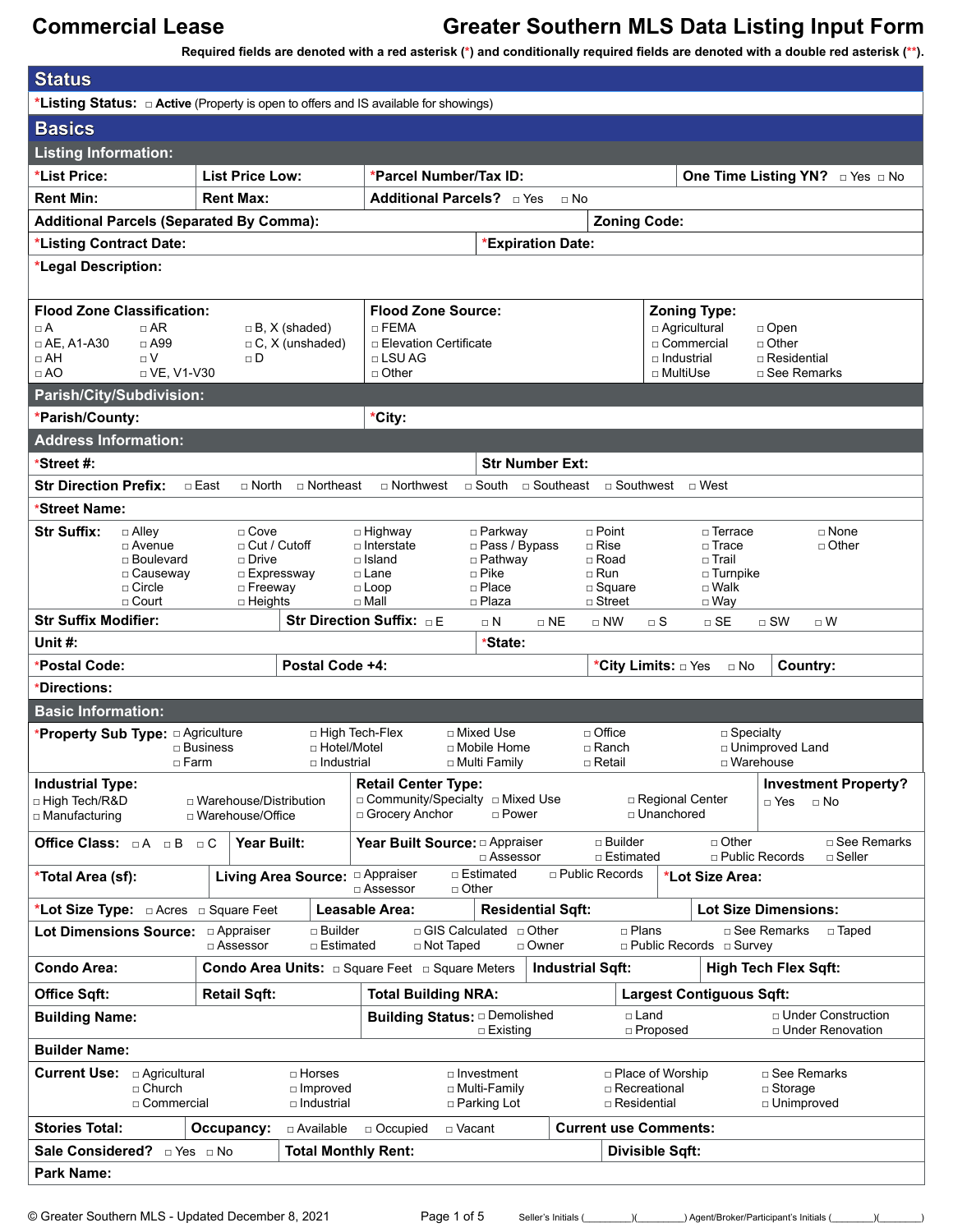**Required fields are denoted with a red asterisk (\*) and conditionally required fields are denoted with a double red asterisk (\*\*).**

| <b>Basic Information (continued):</b>                                                                                                                                                                                                                                                                                                                                                                                                                                                                                                                                     |                                                                                                                                                                                                                                                                                                                                                                                                                            |                                           |                                                                                                                                                                                                                                                                                                                                                                                           |                                                           |                                                                                                                                                                                                                                                                                                |                                                                              |                                                                                                                                                                                                                                                                                                                                                                                                                            |
|---------------------------------------------------------------------------------------------------------------------------------------------------------------------------------------------------------------------------------------------------------------------------------------------------------------------------------------------------------------------------------------------------------------------------------------------------------------------------------------------------------------------------------------------------------------------------|----------------------------------------------------------------------------------------------------------------------------------------------------------------------------------------------------------------------------------------------------------------------------------------------------------------------------------------------------------------------------------------------------------------------------|-------------------------------------------|-------------------------------------------------------------------------------------------------------------------------------------------------------------------------------------------------------------------------------------------------------------------------------------------------------------------------------------------------------------------------------------------|-----------------------------------------------------------|------------------------------------------------------------------------------------------------------------------------------------------------------------------------------------------------------------------------------------------------------------------------------------------------|------------------------------------------------------------------------------|----------------------------------------------------------------------------------------------------------------------------------------------------------------------------------------------------------------------------------------------------------------------------------------------------------------------------------------------------------------------------------------------------------------------------|
| <b>Existing Lease Type:</b>                                                                                                                                                                                                                                                                                                                                                                                                                                                                                                                                               | □ Absolute Net<br>□ CPI Adjustment<br>□ Escalation Clause                                                                                                                                                                                                                                                                                                                                                                  | $\Box$ Gross                              | $\sqcap$ Full Service<br>□ Ground Lease                                                                                                                                                                                                                                                                                                                                                   | □ Industrial Gross<br>$\Box$ Modified Gross<br>$\Box$ Net |                                                                                                                                                                                                                                                                                                | $\sqcap$ NN<br>$\Box$ NNN<br>□ Oral                                          | $\Box$ Other                                                                                                                                                                                                                                                                                                                                                                                                               |
| <b>Asset Class:</b><br>$\Box$ Farm/Ranch<br>□ High Tech-Flex                                                                                                                                                                                                                                                                                                                                                                                                                                                                                                              |                                                                                                                                                                                                                                                                                                                                                                                                                            | $\Box$ Hotel/Motel<br>$\sqcap$ Industrial |                                                                                                                                                                                                                                                                                                                                                                                           | □ Land/Unimproved<br>□ Mobile Home Park                   |                                                                                                                                                                                                                                                                                                | □ Multi-Family<br>□ Office                                                   | $\sqcap$ Retail<br>$\square$ Specialty                                                                                                                                                                                                                                                                                                                                                                                     |
| <b>Business Type:</b>                                                                                                                                                                                                                                                                                                                                                                                                                                                                                                                                                     |                                                                                                                                                                                                                                                                                                                                                                                                                            |                                           |                                                                                                                                                                                                                                                                                                                                                                                           |                                                           |                                                                                                                                                                                                                                                                                                |                                                                              |                                                                                                                                                                                                                                                                                                                                                                                                                            |
| □ Accounting<br>□ Medical Office<br>□ Administrative and Support<br>□ Adult Family Home<br>$\Box$ Advertising<br>$\Box$ Agriculture<br>□ Animal Grooming<br>□ Appliances<br>□ Aquarium Supplies<br>□ Arts and Entertainment<br>$\Box$ Athletic<br>□ Auto Body<br>□ Auto Dealer<br>$\sqcap$ Auto Glass<br>□ Auto Parts<br>□ Auto Rent/Lease<br>□ Auto Repair-Specialty<br>□ Auto Service<br>□ Auto Stereo/Alarm<br>$\Box$ Auto Tires<br>□ Auto Wrecking<br>□ Bakery                                                                                                        | □ Books/Cards/Stationary<br>$\sqcap$ Build to Suit<br>□ Butcher<br>$\sqcap$ Cabinets<br>□ Candy/Cookie<br>□ Car Wash<br>□ Carpet/Tile<br>□ Child Care<br>$\Box$ Church<br>$\Box$ Clothing<br>□ Commercial<br>□ Computer<br>$\Box$ Condominium<br>□ Construction/Contractor<br>□ Convalescent<br>□ Convenience Store<br>□ Dance Studio<br>□ Decorator<br>□ Deli/Catering<br>$\sqcap$ Dental<br>□ Distribution<br>□ Doughnut |                                           | □ Electronics<br>□ Employment<br>□ Farm<br>□ Fast Food<br>$\sqcap$ Financial<br>$\Box$ Fitness<br>□ Florist/Nursery<br>□ Food & Beverage<br>□ Forest Reserve<br>$\Box$ Franchise<br>$\Box$ Furniture<br>□ Gas Station<br>□ Gift Shop<br>□ Government<br>□ Grocery<br>□ Hardware<br>□ Health Food<br>□ Health Services<br>$\Box$ Hobby<br>□ Home Cleaner<br>□ Hospitality<br>□ Hotel/Motel |                                                           | □ Landscaping<br>$\sqcap$ Laundromat<br>□ Liquor Store<br>□ Live/Work<br>□ Locksmith<br>□ Medical<br>□ Mixed<br>□ Multi-Tenant<br>$\Box$ Music<br>$\Box$ Office<br>□ Office Supply<br>□ Other<br>$\Box$ Pad(s)<br>□ Paints<br>$\Box$ Parking<br>□ Pet Store<br>$\Box$ Pizza<br>$\Box$ Printing | □ Manufacturing<br>□ Mobile/Trailer Park<br>□ Nursing Home<br>□ Photographer | □ Real Estate<br>$\sqcap$ Recreation<br>□ Regional Center<br>$\sqcap$ Rental<br>$\Box$ Restaurant<br>$\Box$ Retail<br>□ Saddlery/Harness<br>$\Box$ Showroom<br>□ Single-Tenant<br>□ Special Use<br>□ Sporting Goods<br>□ Stand-Alone<br>$\Box$ Storage<br>$\Box$ Strip Mall<br>$\Box$ Toys<br>□ Transportation<br>□ Travel<br>D Upholstery<br>$\Box$ Utility<br>□ Variety<br>$\square$ Video<br>□ Wallpaper<br>□ Warehouse |
| □ Barber/Beauty<br>□ Bed & Breakfast                                                                                                                                                                                                                                                                                                                                                                                                                                                                                                                                      | □ Bar/Tavern/Lounge<br>□ Drugstore<br>□ Dry Cleaner<br>□ Education/School                                                                                                                                                                                                                                                                                                                                                  |                                           | □ Ice Cream/Frozen Yogurt<br>□ Industrial<br>$\Box$ Jewelry                                                                                                                                                                                                                                                                                                                               |                                                           | □ Professional Service<br>□ Professional/Office<br>□ Ranch                                                                                                                                                                                                                                     |                                                                              | $\Box$ Wholesale                                                                                                                                                                                                                                                                                                                                                                                                           |
| <b>Description</b>                                                                                                                                                                                                                                                                                                                                                                                                                                                                                                                                                        |                                                                                                                                                                                                                                                                                                                                                                                                                            |                                           |                                                                                                                                                                                                                                                                                                                                                                                           |                                                           |                                                                                                                                                                                                                                                                                                |                                                                              |                                                                                                                                                                                                                                                                                                                                                                                                                            |
| <b>Public Remarks:</b>                                                                                                                                                                                                                                                                                                                                                                                                                                                                                                                                                    |                                                                                                                                                                                                                                                                                                                                                                                                                            |                                           |                                                                                                                                                                                                                                                                                                                                                                                           |                                                           |                                                                                                                                                                                                                                                                                                |                                                                              |                                                                                                                                                                                                                                                                                                                                                                                                                            |
| The Public Remarks may only contain a description of the property, its features, its location or community, specific terms to or exclusions<br>from a sale (or lease). All text must be entered in the English language ONLY. The following are NOT allowed to appear in the property<br>description: Gate/Alarm Codes, Lockbox Combo, FSBO, Vacant, Occupied, Open House Information, Showing Instructions, Email Addresses,<br>Website Addresses, Phone Numbers, Agent, Assistant, Co-Lister or Owner Names, or any language that violates Fair Housing/HUD Guidelines. |                                                                                                                                                                                                                                                                                                                                                                                                                            |                                           |                                                                                                                                                                                                                                                                                                                                                                                           |                                                           |                                                                                                                                                                                                                                                                                                |                                                                              |                                                                                                                                                                                                                                                                                                                                                                                                                            |
| <b>Exclusions:</b>                                                                                                                                                                                                                                                                                                                                                                                                                                                                                                                                                        |                                                                                                                                                                                                                                                                                                                                                                                                                            |                                           |                                                                                                                                                                                                                                                                                                                                                                                           |                                                           |                                                                                                                                                                                                                                                                                                |                                                                              |                                                                                                                                                                                                                                                                                                                                                                                                                            |
| Inclusions:                                                                                                                                                                                                                                                                                                                                                                                                                                                                                                                                                               |                                                                                                                                                                                                                                                                                                                                                                                                                            |                                           |                                                                                                                                                                                                                                                                                                                                                                                           |                                                           |                                                                                                                                                                                                                                                                                                |                                                                              |                                                                                                                                                                                                                                                                                                                                                                                                                            |
| Virtual Tour URL Unbranded (NO Agent/Broker Information):                                                                                                                                                                                                                                                                                                                                                                                                                                                                                                                 |                                                                                                                                                                                                                                                                                                                                                                                                                            |                                           |                                                                                                                                                                                                                                                                                                                                                                                           |                                                           |                                                                                                                                                                                                                                                                                                |                                                                              |                                                                                                                                                                                                                                                                                                                                                                                                                            |
| The Virtual Tour Field shall contain ONLY a live link to a Virtual Tour of the property. The Virtual Tour may not include such things as: agent/broker<br>photos, agent/broker names, phone numbers, web site addresses, email addresses or advertising other than about the property. No messages or<br>solicitations of any kind. Begin your URL with HTTP:// or HTTPS://. For example http://www.virtualtoursite.com/etc.                                                                                                                                              |                                                                                                                                                                                                                                                                                                                                                                                                                            |                                           |                                                                                                                                                                                                                                                                                                                                                                                           |                                                           |                                                                                                                                                                                                                                                                                                |                                                                              |                                                                                                                                                                                                                                                                                                                                                                                                                            |
| <b>Syndication Remarks &amp; Branded Virtual Tour:</b>                                                                                                                                                                                                                                                                                                                                                                                                                                                                                                                    |                                                                                                                                                                                                                                                                                                                                                                                                                            |                                           |                                                                                                                                                                                                                                                                                                                                                                                           |                                                           |                                                                                                                                                                                                                                                                                                |                                                                              |                                                                                                                                                                                                                                                                                                                                                                                                                            |
| <b>Syndication Remarks:</b>                                                                                                                                                                                                                                                                                                                                                                                                                                                                                                                                               |                                                                                                                                                                                                                                                                                                                                                                                                                            |                                           |                                                                                                                                                                                                                                                                                                                                                                                           |                                                           |                                                                                                                                                                                                                                                                                                |                                                                              |                                                                                                                                                                                                                                                                                                                                                                                                                            |

*Syndication Remarks may contain information intended specifically for the consumers; this includes contact and other non-confidential information. Syndication Remarks is used in place of the Property Description for syndication display. If left blank during input, syndication websites will continue to receive the text you place in the "Property Description" field.*

### **Virtual Tour URL Branded (Agent/Broker Information):**

*This Virtual Tour may include Agent/Office branding and will only be used in our Syndication data feeds. Begin your URL with HTTP:// or HTTPS://. For example http://www.virtualtoursite.com/etc.*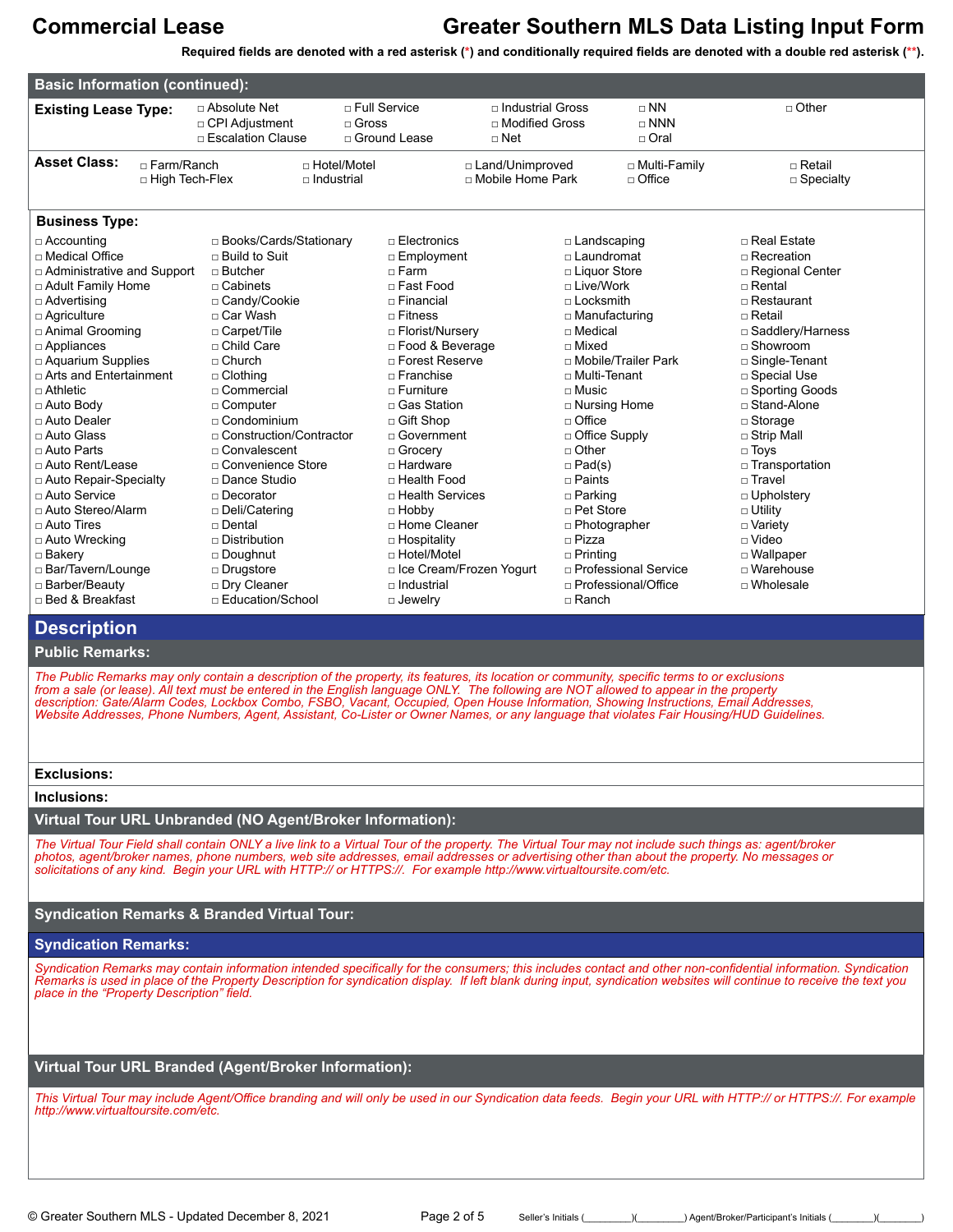**Required fields are denoted with a red asterisk (\*) and conditionally required fields are denoted with a double red asterisk (\*\*).**

| <b>Features</b>                                               |                                          |                                                 |                                               |  |  |  |  |
|---------------------------------------------------------------|------------------------------------------|-------------------------------------------------|-----------------------------------------------|--|--|--|--|
| <b>Building Details:</b>                                      |                                          |                                                 |                                               |  |  |  |  |
| *Lot Features:                                                | <b>Construction Materials continued:</b> | <b>Building Features:</b>                       | <b>Security Features continued:</b>           |  |  |  |  |
| □ 0-1 Unit/Acre                                               | □ Hardboard                              | $\Box$ Elevators                                | □ Fire Rated Drywall                          |  |  |  |  |
| □ 2-5 Units/Acre                                              | □ HardiPlank Type                        | □ Living Quarters                               | Fire Sprinkler System                         |  |  |  |  |
| □ 6-10 Units/Acre                                             | $\Box$ Log                               | □ Phone System                                  | $\Box$ Firewall(s)                            |  |  |  |  |
| □ 11-15 Units/Acre                                            | $\Box$ Log Siding                        | $\Box$ Rec Room                                 | □ Gated Community                             |  |  |  |  |
| □ 16-20 Units/Acre                                            | □ Masonite                               | □ TV System                                     | □ Security Lights                             |  |  |  |  |
| □ 21-25 Units/Acre<br>□ 26-30 Units/Acre                      | □ Metal Siding<br>$\Box$ Other           |                                                 | □ Security System<br>$\Box$ Smoke Detector(s) |  |  |  |  |
| □ 31-35 Units/Acre                                            | □ Plaster                                | Fence:<br>□ Barbed Wire                         | □ Window Bars                                 |  |  |  |  |
| $\Box$ 36-40 Units/Acre                                       | □ Redwood Siding                         | $\Box$ Block                                    | □ Wired for Alarm System                      |  |  |  |  |
| □ Agricultural                                                | $\sqcap$ See Remarks                     | $\Box$ Brick                                    |                                               |  |  |  |  |
| □ Agricultural - Dairy                                        | □ Shake Siding                           | □ Chain Link                                    | <b>Waterfront Features:</b>                   |  |  |  |  |
| □ Agricultural - Other                                        | □ Shingle Siding                         | □ Cross Fenced                                  | □ Across the Road from Lake/Ocean             |  |  |  |  |
| □ Agricultural - Row/Crop                                     | □ Spray Foam Insulation                  | $\Box$ Electric                                 | □ Beach Access                                |  |  |  |  |
| □ Agricultural - Tree/Orchard                                 | □ Steel                                  | $\Box$ Invisible                                | □ Beach Front                                 |  |  |  |  |
| □ Back Yard                                                   | □ Steel Siding                           | $\Box$ Livestock                                | $\Box$ Fishing in Community                   |  |  |  |  |
| □ Corner Lot                                                  | $\Box$ Stone                             | □ Masonry                                       | □ Includes Dock                               |  |  |  |  |
| □ Cul-De-Sac                                                  | □ Stone Veneer                           | $\Box$ None                                     | □ Lake                                        |  |  |  |  |
| □ Front Yard                                                  | $\sqcap$ Stucco                          | □ Partial                                       | □ Lake Front                                  |  |  |  |  |
| □ Garden<br>□ Irregular Lot                                   | □ Synthetic Stucco<br>$\Box$ Unknown     | □ Privacy                                       | □ Lake Privileges                             |  |  |  |  |
| □ Landscaped                                                  |                                          | □ Redwood                                       | □ Navigable Water                             |  |  |  |  |
| □ Lawn                                                        | □ Vertical Siding<br>□ Vinyl Siding      | $\Box$ Security<br>□ Split Rail                 | $\Box$ Pond<br>$\sqcap$ River Front           |  |  |  |  |
| $\Box$ No Landscaping                                         | $\Box$ Wood Siding                       | $\sqcap$ Stone                                  | □ Waterfront With Home Across Road            |  |  |  |  |
| □ On Golf Course                                              |                                          | □ Stucco Wall                                   |                                               |  |  |  |  |
| □ Pasture                                                     | Heating:                                 | $\Box$ Vinyl                                    | Roof:                                         |  |  |  |  |
| □ Patio Home                                                  | □ Baseboard                              | $\Box$ Wire                                     | □ Asbestos Shingle                            |  |  |  |  |
| □ Paved                                                       | $\Box$ Butane                            | $\Box$ Wood                                     | $\square$ Seal Tab                            |  |  |  |  |
| □ Ranch                                                       | $\Box$ Central                           | □ Wrought Iron                                  | $\Box$ Asphalt                                |  |  |  |  |
| $\Box$ Secluded                                               | $\Box$ Electric                          |                                                 | □ Composition                                 |  |  |  |  |
| □ Sprinkler System                                            | □ ENERGY STAR Qualified Equipment        | Cooling:                                        | □ Concrete                                    |  |  |  |  |
| □ Sprinklers Drip System                                      | $\Box$ Fireplace(s)                      | □ Ceiling Fans                                  | $\Box$ Copper                                 |  |  |  |  |
| □ Treed Lot                                                   | □ Floor Furnace                          | □ Central Air                                   | $\Box$ Flat                                   |  |  |  |  |
| □ Utilities - Overhead<br>□ Yard                              | $\Box$ Forced Air                        | □ One                                           | $\Box$ Foam                                   |  |  |  |  |
| □ Zero Lot Line                                               | □ Heat Pump                              | $\Box$ Electric                                 | □ Metal                                       |  |  |  |  |
|                                                               | □ High Efficiency                        | □ Multi Units                                   | □ Mixed                                       |  |  |  |  |
| <b>Construction Materials:</b>                                | □ Humidity Control<br>□ Natural Gas      | □ ENERGY STAR Qualified Equipment               | $\Box$ None<br>□ Other                        |  |  |  |  |
| □ Aluminum Siding                                             | $\Box$ None                              | □ High Efficiency<br>□ Humidity Control         | □ Ridge Vents                                 |  |  |  |  |
| $\Box$ Asphalt                                                | □ Pellet Stove                           | $\Box$ None                                     | $\square$ Shake                               |  |  |  |  |
| $\Box$ Block                                                  | □ Propane                                | $\Box$ SEER Rated 13-15                         | $\square$ Shingle                             |  |  |  |  |
| □ Blown-In Insulation                                         | □ Radiant                                | $\Box$ SEER Rated 16+                           | $\sqcap$ Slate                                |  |  |  |  |
| $\Box$ Brick                                                  | $\sqcap$ Solar                           | $\Box$ Wall/Window Unit(s)                      | □ Spanish Tile                                |  |  |  |  |
| □ Brick Veneer                                                | □ Space Heater                           |                                                 | □ Stone                                       |  |  |  |  |
| □ Cedar                                                       | □ Wall Furnace                           | <b>Security Features:</b>                       | $\Box$ Synthetic                              |  |  |  |  |
| □ Cellulose Insulation                                        | $\sqcap$ Wood                            | □ 24 Hour Security                              | □ Tar/Gravel                                  |  |  |  |  |
| □ Concrete                                                    | □ Wood Stove                             | □ Automatic Gate                                | $\sqcap$ Tile                                 |  |  |  |  |
| □ Drywall Walls<br>□ Fiberglass Siding                        |                                          | □ Carbon Monoxide Detector(s)                   | $\sqcap$ Wood                                 |  |  |  |  |
| □ Flagstone                                                   |                                          | □ Card/Code Access                              |                                               |  |  |  |  |
| $\Box$ Frame                                                  |                                          | □ Closed Circuit Camera(s)                      |                                               |  |  |  |  |
|                                                               |                                          | □ Fire and Smoke Detection System               |                                               |  |  |  |  |
| <b>Utilities</b>                                              |                                          |                                                 |                                               |  |  |  |  |
| <b>Utilities:</b>                                             | <b>Utilities:</b>                        |                                                 | Voltage:                                      |  |  |  |  |
| □ Cable Available                                             | □ Sewer Connected                        | Electric:                                       |                                               |  |  |  |  |
| □ Cable Connected                                             | □ Sewer Not Available                    | $\Box$ 220 Volts                                |                                               |  |  |  |  |
| □ Cable Not Available                                         | <b>D</b> Underground Utilities           | □ 220 Volts For Spa                             | Amperage:                                     |  |  |  |  |
| $\Box$ Electricity Available                                  | □ Water Available                        | □ 220 Volts in Garage                           |                                               |  |  |  |  |
| $\Box$ Electricity Connected                                  | □ Water Connected                        | □ 220 Volts in Kitchen                          |                                               |  |  |  |  |
| <b>□ Electricity Not Available</b><br>□ Natural Gas Available | □ Water Not Available                    | $\square$ 220 Volts in Laundry                  | Phase:                                        |  |  |  |  |
| □ Natural Gas Connected                                       |                                          | □ 220 Volts in Workshop                         |                                               |  |  |  |  |
| □ Natural Gas Not Available                                   | <b>Watersource:</b>                      | □ 220V Other - See Remarks                      | <b>Clearance Height Min:</b>                  |  |  |  |  |
| $\Box$ None                                                   | □ None                                   | $\Box$ 440 Volts<br>□ Electricity - On Property |                                               |  |  |  |  |
| $\Box$ Other                                                  | $\Box$ Other                             | □ Electricity - Unknown                         |                                               |  |  |  |  |
| □ Phone Available                                             | □ Private<br>$\Box$ Public               |                                                 | <b>Clearance Height Max:</b>                  |  |  |  |  |
| □ Phone Connected                                             | □ See Remarks                            | <b>Electricity Provided By:</b>                 |                                               |  |  |  |  |
| □ Phone Not Available                                         | $\Box$ Well                              | □ Beauregard                                    |                                               |  |  |  |  |
| $\Box$ Propane                                                |                                          | □ Cleco                                         |                                               |  |  |  |  |
| □ See Remarks                                                 |                                          | $\Box$ Entergy                                  |                                               |  |  |  |  |
| □ Sewer Available                                             |                                          | □ Jeff Davis                                    |                                               |  |  |  |  |

© Greater Southern MLS - Updated December 8, 2021 Page 3 of 5 Seller's Initials (\_\_\_\_\_\_\_)(\_\_\_\_\_\_\_) Agent/Broker/Participant's Initials (\_\_\_\_\_\_\_)(\_\_\_\_\_\_\_\_)

L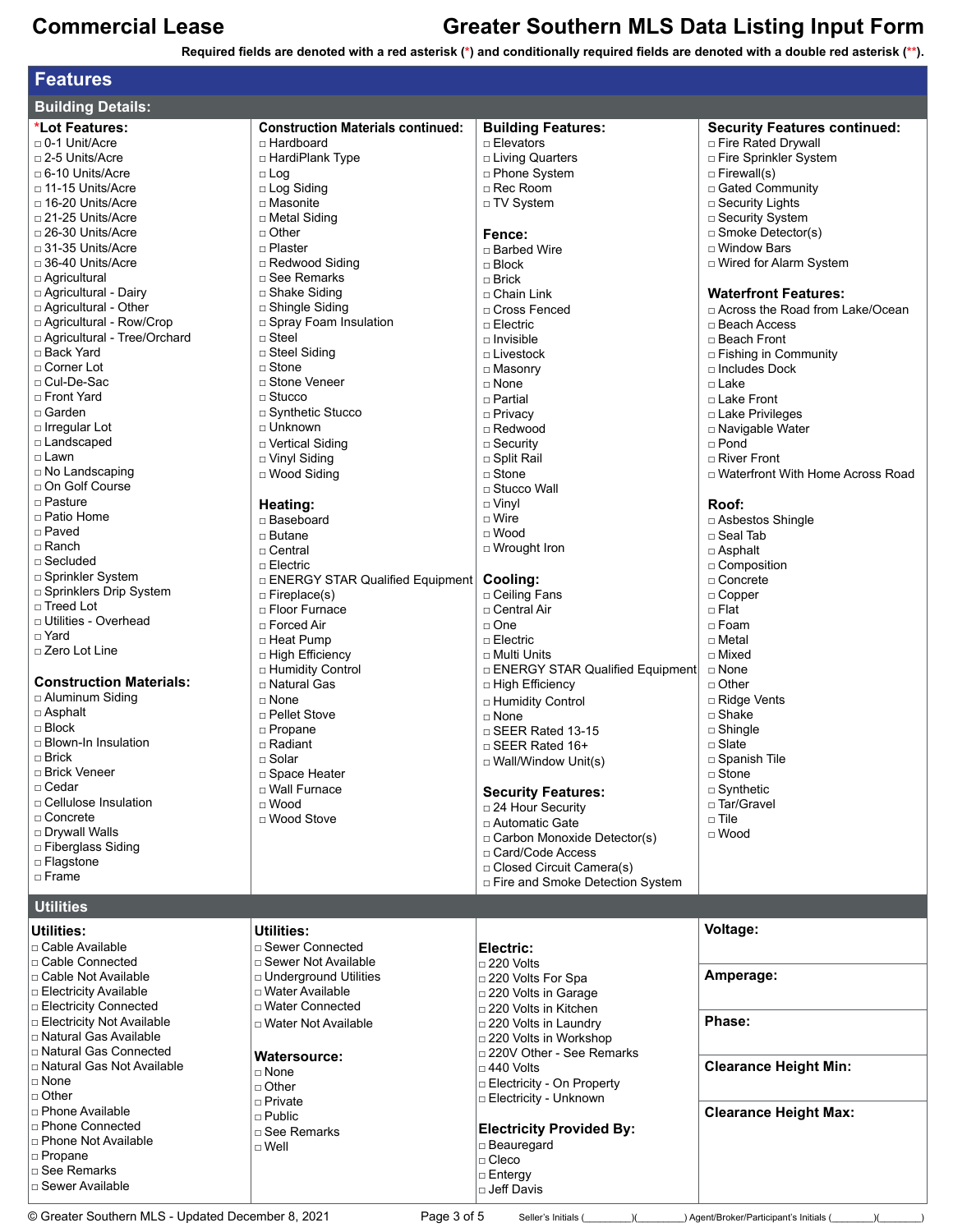**Required fields are denoted with a red asterisk (\*) and conditionally required fields are denoted with a double red asterisk (\*\*).**

| <b>Features (continued)</b>                                                                                                                         |                                                                                                                                           |                                                                                                        |                                                                                                   |                                                                                                        |                                                                                                          |                                                                                           |                                          |                                                                                               |
|-----------------------------------------------------------------------------------------------------------------------------------------------------|-------------------------------------------------------------------------------------------------------------------------------------------|--------------------------------------------------------------------------------------------------------|---------------------------------------------------------------------------------------------------|--------------------------------------------------------------------------------------------------------|----------------------------------------------------------------------------------------------------------|-------------------------------------------------------------------------------------------|------------------------------------------|-----------------------------------------------------------------------------------------------|
| <b>Garage and Parking:</b>                                                                                                                          |                                                                                                                                           |                                                                                                        |                                                                                                   |                                                                                                        |                                                                                                          |                                                                                           |                                          |                                                                                               |
| <b>Parking Total:</b>                                                                                                                               |                                                                                                                                           | <b>Uncovered Spaces:</b>                                                                               |                                                                                                   | <b>Carport Spaces:</b>                                                                                 |                                                                                                          |                                                                                           | <b>Parking Ratio:</b>                    |                                                                                               |
| <b>Land &amp; Terms</b>                                                                                                                             |                                                                                                                                           |                                                                                                        |                                                                                                   |                                                                                                        |                                                                                                          |                                                                                           |                                          |                                                                                               |
| <b>Land Information:</b>                                                                                                                            |                                                                                                                                           |                                                                                                        |                                                                                                   |                                                                                                        |                                                                                                          |                                                                                           |                                          |                                                                                               |
| <b>Land Use:</b>                                                                                                                                    | □ Industrial                                                                                                                              | □ Mobile Home Park                                                                                     | □ Multi-Family                                                                                    |                                                                                                        | $\Box$ Office                                                                                            | $\Box$ Other                                                                              |                                          | □ Retail                                                                                      |
| <b>Number of Buildings:</b>                                                                                                                         |                                                                                                                                           | Topography:                                                                                            |                                                                                                   |                                                                                                        | <b>Number of Units Total:</b>                                                                            |                                                                                           | Zoning:                                  |                                                                                               |
| <b>Number of Units Leased:</b>                                                                                                                      |                                                                                                                                           |                                                                                                        | <b>Anchors / Co-Tenants:</b>                                                                      |                                                                                                        |                                                                                                          |                                                                                           |                                          |                                                                                               |
| Move In:                                                                                                                                            |                                                                                                                                           |                                                                                                        |                                                                                                   |                                                                                                        |                                                                                                          |                                                                                           |                                          |                                                                                               |
| <b>Owner Pays: a All Utilities</b>                                                                                                                  | □ Cable TV<br>$\Box$ Electricity<br>□ Exterior Maintenance<br>□ Gas                                                                       | □ Grounds Care<br>□ HVAC Maintenance<br>$\Box$ Insurance<br>□ Janitorial Service<br>□ Management       |                                                                                                   | □ None<br>$\Box$ Other<br>□ Parking Fee<br>□ Pest Control<br>□ Pool Maintenance                        |                                                                                                          | $\Box$ Repairs<br>$\Box$ Roof<br>$\square$ Security<br>□ See Remarks<br>$\Box$ Sewer      |                                          | □ Snow Removal<br>$\square$ Taxes<br>$\Box$ Telephone<br>□ Trash Collection<br>$\sqcap$ Water |
|                                                                                                                                                     | $\sqcap$ All Utilities<br>□ Association Fees<br>□ Cable TV<br>□ Electricity<br>□ Exterior Maintenance                                     | □ Gas<br>□ Grounds Care<br>□ HVAC Maintenance<br>□ Insurance<br>□ Janitorial Service<br>□ Management   |                                                                                                   | $\Box$ None<br>$\Box$ Other<br>□ Parking Fee<br>□ Pest Control<br>□ Pool Maintenance<br>$\Box$ Repairs | $\sqcap$ Sewer<br>$\square$ Taxes                                                                        | □ Roof Maintenance<br>$\Box$ Security<br>□ See Remarks<br>□ Snow Removal                  | □ Water                                  | □ Telephone<br>□ Trash Collection                                                             |
| <b>Office &amp; MLS</b>                                                                                                                             |                                                                                                                                           |                                                                                                        |                                                                                                   |                                                                                                        |                                                                                                          |                                                                                           |                                          |                                                                                               |
| <b>Listing Information:</b>                                                                                                                         |                                                                                                                                           |                                                                                                        |                                                                                                   |                                                                                                        |                                                                                                          |                                                                                           |                                          |                                                                                               |
| *Buyer Agency Comp:                                                                                                                                 |                                                                                                                                           |                                                                                                        | *Buyer Agency Comp Type: □ \$                                                                     | □ %                                                                                                    | □ See Remarks                                                                                            |                                                                                           |                                          | *Dual Variable Compensation? <b>DIMES</b> DNo                                                 |
|                                                                                                                                                     | <b>Buyer Agency Comp Remarks:</b>                                                                                                         |                                                                                                        |                                                                                                   |                                                                                                        |                                                                                                          |                                                                                           |                                          |                                                                                               |
|                                                                                                                                                     |                                                                                                                                           | □ Limited Service                                                                                      | <b>Start Showing Date:</b>                                                                        |                                                                                                        |                                                                                                          |                                                                                           | Sign on Property?                        | $\Box$ Yes<br>$\Box$ No                                                                       |
| *Listing Agreement:                                                                                                                                 |                                                                                                                                           | □ Exclusive Right To Lease                                                                             |                                                                                                   | □ Exclusive Right With Exception                                                                       | $\Box$ Open                                                                                              | □ Seller Reserved                                                                         |                                          |                                                                                               |
| <b>Contact Information:</b>                                                                                                                         |                                                                                                                                           |                                                                                                        |                                                                                                   |                                                                                                        |                                                                                                          |                                                                                           |                                          |                                                                                               |
| *Showing Contact Type:                                                                                                                              | $\Box$ Agent                                                                                                                              | $\Box$ None                                                                                            | $\Box$ Occupant                                                                                   | $\Box$ Other                                                                                           | □ Owner                                                                                                  | □ Property Manager                                                                        |                                          | $\Box$ See Remarks                                                                            |
| <b>Showing Contact Name:</b>                                                                                                                        |                                                                                                                                           |                                                                                                        |                                                                                                   | <b>Showing Contact Phone:</b>                                                                          |                                                                                                          |                                                                                           |                                          | Ext:                                                                                          |
| <b>Occupant Information:</b>                                                                                                                        |                                                                                                                                           |                                                                                                        |                                                                                                   |                                                                                                        |                                                                                                          |                                                                                           |                                          |                                                                                               |
| *Occupant Type:                                                                                                                                     | □ Owner                                                                                                                                   | □ Tenant                                                                                               | $\sqcap$ Vacant                                                                                   | <b>Owner Name:</b>                                                                                     |                                                                                                          |                                                                                           |                                          |                                                                                               |
| <b>Owner Phone:</b>                                                                                                                                 |                                                                                                                                           |                                                                                                        |                                                                                                   |                                                                                                        |                                                                                                          |                                                                                           |                                          |                                                                                               |
| <b>Showing Information:</b>                                                                                                                         |                                                                                                                                           |                                                                                                        |                                                                                                   |                                                                                                        |                                                                                                          |                                                                                           |                                          |                                                                                               |
| *Showing Instructions:                                                                                                                              |                                                                                                                                           |                                                                                                        |                                                                                                   |                                                                                                        |                                                                                                          |                                                                                           |                                          |                                                                                               |
| *Lock Box Location:                                                                                                                                 |                                                                                                                                           |                                                                                                        |                                                                                                   |                                                                                                        |                                                                                                          |                                                                                           |                                          |                                                                                               |
|                                                                                                                                                     | Key Safe Description: □ Call Listing Office □ Combo □ Multacc □ None □ Risco □ See Remarks □ Seller Providing Access □ SentriLock □ Supra |                                                                                                        |                                                                                                   |                                                                                                        |                                                                                                          |                                                                                           |                                          |                                                                                               |
| <b>Lock Box Version:</b>                                                                                                                            | $\square$ Supra                                                                                                                           | □ Supra BT                                                                                             | □ Supra BT LE                                                                                     |                                                                                                        | <b>Lock Box Serial Number:</b>                                                                           |                                                                                           |                                          |                                                                                               |
| <b>Showing Requirements:</b><br>$\Box$ 24 Hour Notice<br>$\Box$ Appointment Only<br>□ Call Listing Agent<br>□ Call Listing Office<br>□ Call Manager | □ Call Owner<br>□ Call Tenant                                                                                                             | □ Combination Lock Box<br>□ Day Sleeper<br>□ Do Not Show                                               | □ Email Listing Agent<br>□ Key In Office<br>$\Box$ Lockbox<br>$\Box$ No Lockbox<br>$\Box$ No Sign |                                                                                                        | □ Occupied<br>$\Box$ Pet(s) on Premises<br>□ Restricted Hours<br>□ Security System<br>$\Box$ See Remarks |                                                                                           | □ To Be Built                            | □ Showing Service<br>$\Box$ Text Listing Agent<br>$\Box$ Under Construction                   |
| <b>Contact Information:</b>                                                                                                                         |                                                                                                                                           |                                                                                                        |                                                                                                   |                                                                                                        |                                                                                                          |                                                                                           |                                          |                                                                                               |
| <b>Other Phone Description:</b>                                                                                                                     |                                                                                                                                           |                                                                                                        |                                                                                                   | <b>Other Phone Number:</b>                                                                             |                                                                                                          |                                                                                           |                                          | Ext:                                                                                          |
|                                                                                                                                                     | *Preferred Order of Contact — Select up to 6 contact options using the numbers 1 to 6 to specify the order.                               |                                                                                                        |                                                                                                   |                                                                                                        |                                                                                                          |                                                                                           |                                          |                                                                                               |
| Agent Cell Ph<br>Agent Direct Ph<br><b>Agent Email</b><br>Agent Fax<br>Agent Home Ph                                                                |                                                                                                                                           | Agent Pager Ph<br><b>Agent Text Message</b><br>Agent Toll Free<br>Agent Voice Mail<br>Co-Agent Cell Ph |                                                                                                   | Co-Agent Direct Ph<br>Co-Agent Email<br>Co-Agent Fax<br>Co-Agent Home Ph<br>Co-Agent Pager Ph          | Office Fax                                                                                               | Co-Agent Text Message<br>Co-Agent Toll Free<br>Co-Agent Voice Mail<br><b>Offers Email</b> |                                          | Office Ph<br>Other                                                                            |
|                                                                                                                                                     | © Greater Southern MLS - Updated December 8, 2021                                                                                         |                                                                                                        | Page 4 of 5                                                                                       |                                                                                                        | Seller's Initials (                                                                                      | $\chi$                                                                                    | _) Agent/Broker/Participant's Initials ( |                                                                                               |